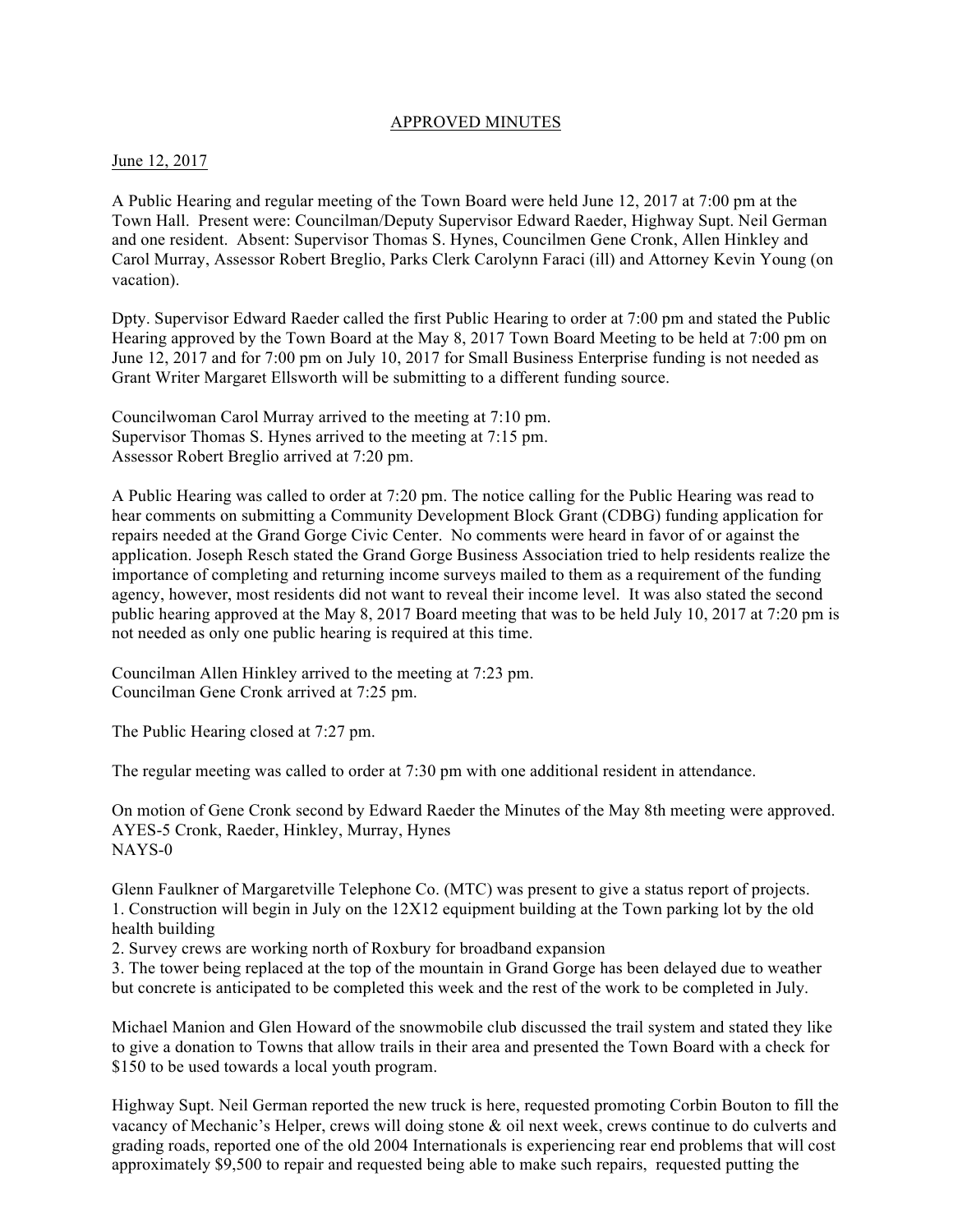Hamm Roller on the auction site for sale and requested purchasing a used roller with 1900 hours under a lease to own plan at a cost of \$52,000.

### RESOLUTION #72-PROMOTE BOUTON TO MECHANIC'S HELPER

On motion of Allen Hinkley second by Edward Raeder the following resolution was offered and adopted: "WHEREAS, there has been a vacancy in the position of Mechanic's Helper on the Highway Dept.; and WHEREAS, the Highway Supt. recommends Corbin Bouton, who is currently a Heavy Equipment Operator on the Highway Dept., for the position;

NOW, THEREFORE BE IT RESOLVED, the Town Board promotes Corbin Bouton to the position of Mechanic's Helper effective on the next payroll period that begins June 20, 2017 at a pay rate of \$20.91/hour."

AYES-4 Hinkley, Raeder, Murray, Hynes NAYS-0 ABSTAIN-1 Cronk (relation)

### RESOLUTION #73-SELL HAMM ROLLER ON AUCTION SITE

On motion of Carol Murray second by Allen Hinkley the following resolution was offered and adopted: "RESOLVED, the Town Board authorizes the Highway Supt. to place the Hamm Roller for sale thru Auction's International."

AYES-5 Murray, Hinkley, Raeder, Cronk, Hynes NAYS-0

Assessor Robert Breglio gave an oral report stating that he advertised times and sat with the tentative roll to discuss figures with taxpayers before Grievance Day and further stated he received only 5 applications for Grievance Day.

Sealed bids for Denver Water District Project Contract #2 Phase 1 Controls and Contract #3 Wellfield Electrical were opened on May 18, 2017 at 3:00 pm at the Town Hall. A total of four bids were received and were as follows:

| Contractor               | Contract No. 2 | Contract No. 2 | Contract No. 3 | Contract $#3$ | Contract $#3$ |
|--------------------------|----------------|----------------|----------------|---------------|---------------|
|                          | Base Bid       | Deduct Alt #1  | Base Bid       | Add Alt $#1$  | Add Alt. #2   |
| Hinkley Electric         | \$31.450       |                | \$17.645       | \$39.985      | \$14,485      |
| Harold R. Clune, Inc.    |                |                | \$49,000       | \$115,000     | \$42,000      |
| <b>Stilsing Electric</b> | \$45,000       |                | \$20,500       | \$58,000      | \$28,000      |
| Blizzard Electric, Inc.  | \$30,900       |                | \$14,250       | \$39,600      | \$15,300      |

Michael Harrington of Lamont Engineers discussed an updated status report on the Denver Water Project. Discussion took place on bids for Denver Water Contracts #2 and #3 showing the low bidder as Blizzard Electric. Councilman Cronk stated he is not happy with Blizzard's work that he has seen, therefore, Supv. Hynes will contact Attorney Young regarding issues raised and awarding the bid. Harrington also discussed the bids and work to be done, Dept. of Health requiring testing of all wells that haven't been run in years and discussed bonds and other funding.

Mr. Harrington discussed an updated status report on the Grand Gorge/Roxbury Water Project that includes funding, next steps to take and requested hiring GeoLogic for work related to the project as they have been on previous water projects.

# RESOLUTION #74-HIRE GEOLOGIC NY FOR GRAND GORGE/ROXBURY WATER PROJECT

On motion of Allen Hinkley second by Gene Cronk the following resolution was offered and adopted: "WHEREAS, the Town Board of the Town of Roxbury has determined the need for hydrogeologic consulting services associated with the development of a new potable water supply well for the Roxbury Water District and the Grand Gorge Water District; and

WHEREAS, the Town Board of the Town of Roxbury finds that it is in the best interest of the two Districts to retain an independent consultant to review, evaluate and summarize data to determine if the Hinkley site is suitable for further evaluation as a potential location for well PW-3; and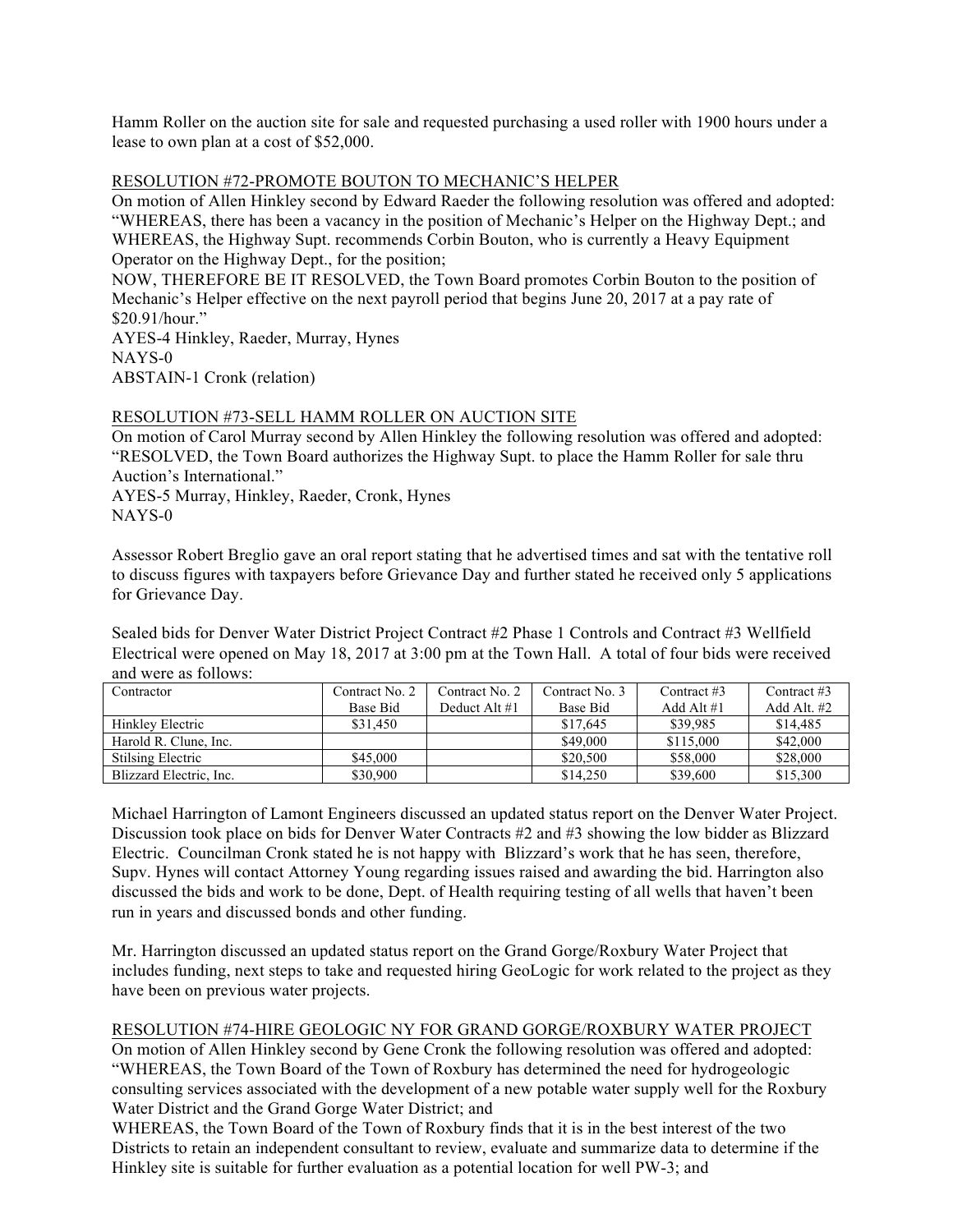WHEREAS, the Town Board of the Town of Roxbury and the Town Attorney have reviewed the Proposal entitled "New Potable Water Supply Well (Roxbury Water District and Grand Gorge Water District) " prepared by GeoLogic, NY, Inc.; and

WHEREAS, the Town Board has determined the adequacy of the proposal submitted by GeoLogic NY, Inc. subject to modifications made by the Town Attorney; and

WHEREAS, the Town Board desires, at this time, to enter into the Agreement with Geologic NY Inc. NOW THEREFORE, BE IT RESOLVED AS FOLLOWS BY THE TOWN BOARD OF ROXBURY, DELAWARE COUNTY, NEW YORK:

The Town Board of the Town of Roxbury hereby authorizes the Town Supervisor to execute the Agreement for Environmental Consulting Services between the Town of Roxbury and GeoLogic NY, Inc. for the New Potable Water Supply Well (Roxbury Water District and Grand Gorge Water District) as outlined in the June 8, 2017 Proposal submitted to the Town Board and as modified by the Town Attorney.

WHEREUPON, the Resolution was put to a vote and recorded as follows: AYES-5 Hinkley, Cronk, Raeder, Murray, Hynes NAYS-0

### RESOLUTION #75-DENVER WATER PROJECT FUNDING APPLICATION

On motion of Carol Murray second by Edward Raeder the following resolution was offered and adopted: "WHEREAS, the Town Board of the Town of Roxbury has determined the necessity of a project named Denver Water District Water System Improvements Project to repair and replace critical water system infrastructure of the Denver Water District; and

WHEREAS, the Town is applying to the New York State Environmental Facilities Corporation Drinking Water State Revolving Fund (DWSRF) and the New York State Water Infrastructure Improvements Act for project funding, and may apply to other funding agencies.

THEREFORE BE IT RESOLVED by the Town Board of the Town of Roxbury hereby authorizes the Supervisor to sign all funding documents for the Project on its behalf.

By unanimous vote of the Town Board of the Town of Roxbury at its meeting of June 12, 2017.

AYES-5 Murray, Raeder, Cronk, Hinkley, Hynes NAYS-0

Mr. Harrington will also contact Town Grant Writer Margaret Ellsworth regarding other funding that the water projects may be eligible for.

Building Inspector Tomi Tompkins supplied the Town Board with a detailed report of his work since he began on May  $9<sup>th</sup>$ .

Supv. Hynes reported the ladies room at the Grand Gorge Civic Center has been backing up and requires an outside cleanout to be installed as there are no broken pipes causing the problem. Estimates will be looked into to install the cleanout.

A thank you note has been received from the Grand Gorge Senior Club for the \$150 they received as budgeted for in 2017.

A letter was received from David and Barbara Munsell regarding excessive water usage at their house when they haven't been here. The Town Board will speak more with them regarding the matter.

On motion of Allen Hinkley second by Edward Raeder the Town Board approved the Town Clerk's monthly report for May 2017 in the amount of \$4,722.88 (Town Clerk \$532.88 and Building Permits \$4,190.00) AYES-5 Hinkley, Raeder, Cronk, Murray, Hynes NAYS-0

On motion of Carol Murray second by Gene Cronk the Town Board approved the Supervisor's monthly report for April 2017.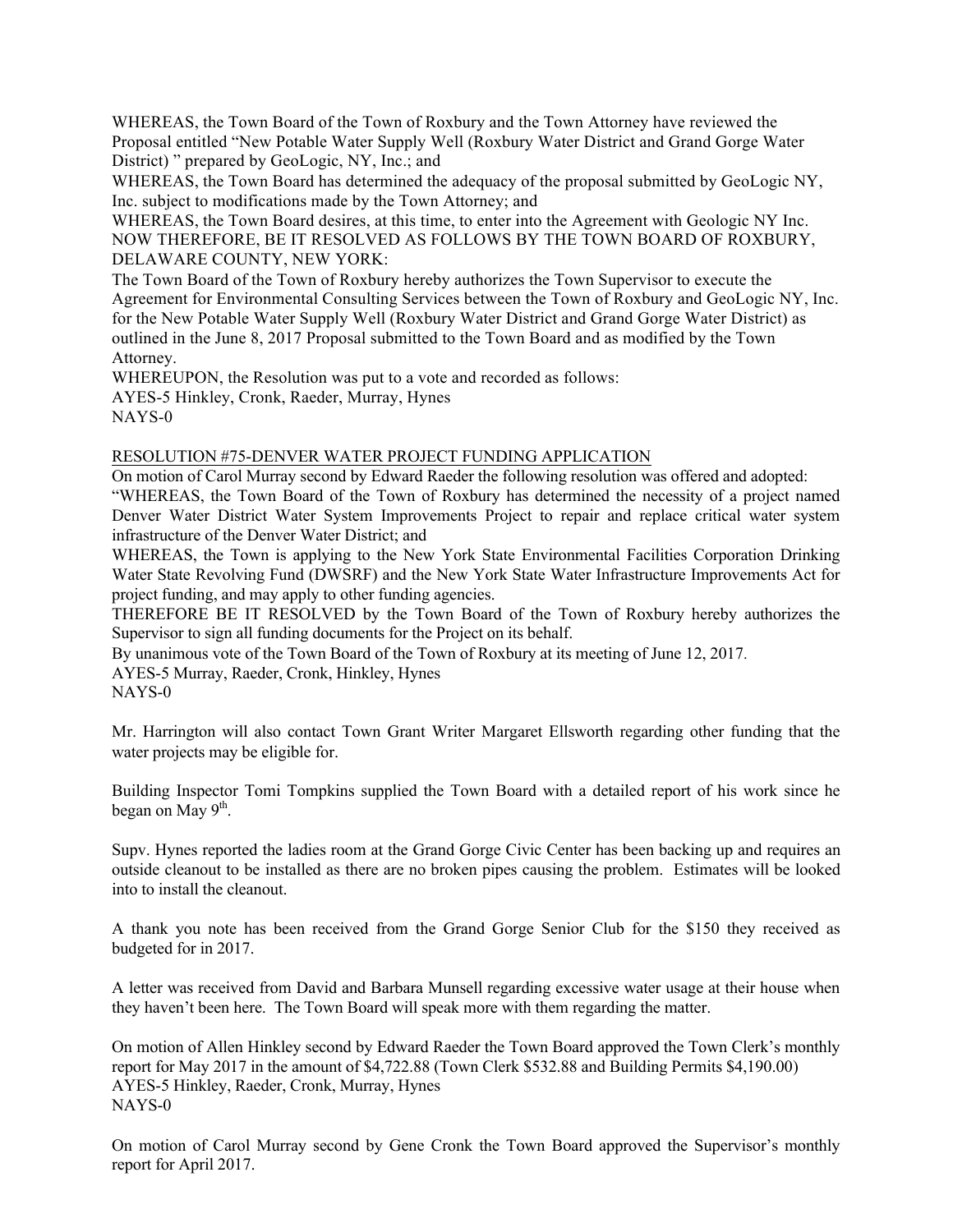AYES-5 Murray, Cronk, Hinkley, Raeder, Hynes NAYS-0

There was no written report from the Assessor.

On motion of Allen Hinkley second by Gene Cronk the Town Board approved the Building Inspector's monthly report for May 2017. AYES-5 Hinkley, Cronk, Raeder, Murray, Hynes NAYS-0

On motion of Carol Murray second by Gene Cronk the Town Board approved the Monthly Water Receipts report for May 2017 in the following amounts: Denver \$750.10; Grand Gorge \$1,110.52 and Roxbury \$1,009.02. AYES-5 Murray, Cronk, Raeder, Hinkley, Hynes

NAYS-0

On motion of Edward Raeder second by Allen Hinkley the Town Board approved the monthly report of the Justice Court for April 2017 in the amount of \$4,836.00. AYES-5 Raeder, Hinkley, Cronk, Murray, Hynes NAYS-0

No action was taken on filling the vacancy of Planning Board Alternate.

## RESOLUTION #76-STANDARD WORK DAY AND REPORTING RESOLUTION FOR ELECTED AND APPOINTED OFFICIALS

On motion of Carol Murray second by Allen Hinkley the following resolution was offered and adopted: "BE IT RESOLVED, that the Town of Roxbury/XXXXX hereby establishes the following standard work days for these titles and will report the officials to the New York State and Local Retirement System based on their record of activities:

| Title                      | Standard  | Name                  | Social Security | Registration | Tier 1 | Current Term Begin  | Record     | Not       |
|----------------------------|-----------|-----------------------|-----------------|--------------|--------|---------------------|------------|-----------|
|                            | Work      |                       | Number (last 4  | Number       |        | & End Dates         | of         | Submitted |
|                            | Day       |                       | digits)         |              |        |                     | Activities |           |
|                            | (Hrs/Day) |                       |                 |              |        |                     | Results    |           |
| <b>Elected Officials</b>   |           |                       |                 |              |        |                     |            |           |
| Town Justice               |           | <b>Heather Gockel</b> | <b>XXXX</b>     | XXXXXXXX     |        | $1/1/17 - 12/31/20$ | 1.34       |           |
| <b>Appointed Officials</b> |           |                       |                 |              |        |                     |            |           |
| Constable                  |           | Stephen L.Williamson  | <b>XXXX</b>     | XXXXXXX-X    |        | $1/1/17 - 12/31/17$ | <b>NA</b>  |           |

AYES-5 Murray, Hinkley, Raeder, Cronk, Hynes NAYS-0

# RESOLUTION #77-CIVIC CENTER CDBG FUNDING APPLICATION

On motion of Gene Cronk second by Carol Murray the following resolution was offered and adopted:

"WHEREAS, at a regular monthly meeting held May 8, 2017, the Town Board scheduled a Public Hearing to be held June 12, 2017 at 7:00 pm and July 10, 2017 at 7:00 pm to hear all persons regarding the submission of an application for Community Development Block Grant (CDBG) funding for repairs at the Grand Gorge Civic Center; and

WHEREAS, a Public Hearing for said CDBG Funding application was held June 12, 2017 at 7:00 pm at the Town Hall; and

WHEREAS, the Public Hearing scheduled for July 10, 2017 is not required and has been canceled; and

WHEREAS, no comments were heard against submitting an application for CDBG funding for the project;

NOW, THEREFORE BE IT RESOLVED, the Town Board hereby authorizes an application for CDBG Funding for repairs to the Grand Gorge Civic Center; and

BE IT FURTHER RESOLVED, the Town Board authorizes the Town Supervisor to execute all documents necessary associated with the CDBG funding."

AYES-5 Cronk, Murray, Raeder, Hinkley, Hynes NAYS-0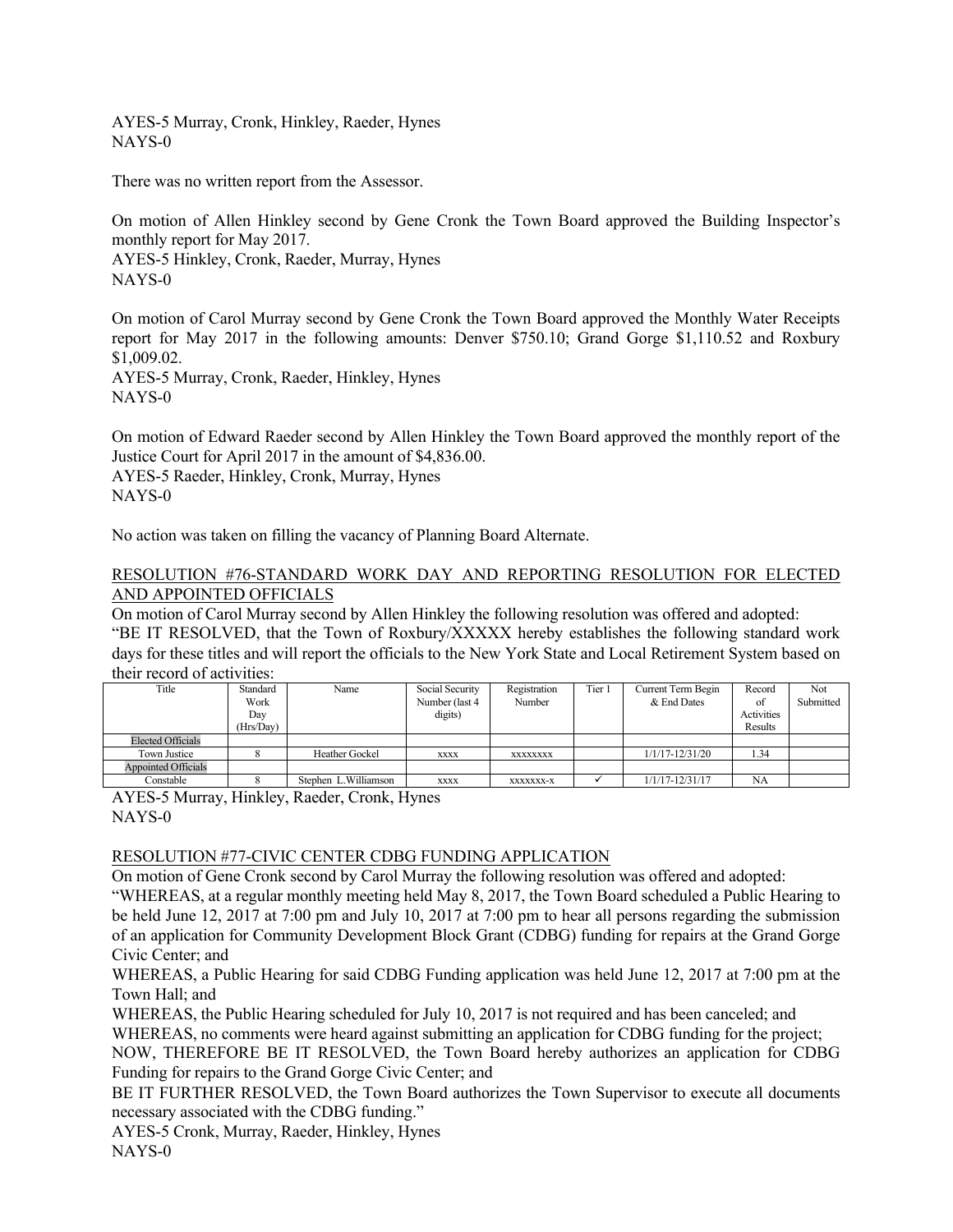The appraisal has been received from L.B. Berdan & Co., Inc on the Hinkley property for the Grand Gorge/Roxbury Water Project. The Town Board withheld discussion until comments are received from the Town Assessor.

It was stated the Building Inspector attended the court date regarding a property maintenance issue on Dugan Hill Rd. The owner has been given 45 days to clean up the property or violation fees will be imposed.

It was stated the Building Inspector has determined the Building Permit fee for NYC DEP upgrades at the Grand Gorge Sewer Plant to be \$9,375. The Town Board will speak with the Building Inspector before making a decision on the fee.

The Town Board has authorized the Highway Supt. to get a credit card for some purchases, therefore, the attorney is to look into revising the Employee Handbook to include the use of credit cards.

The Annual Water Quality Reports for Denver, Grand Gorge and Roxbury Water Districts have been mailed to all water customers and State Agencies, have been distributed to the Town Board and are on file at the Town Clerk's Office.

A reminder was given the Highway Contract and Water/Sewer Contracts expire 12/31/17.

Discussion took place on the invoice of Robert L. Beebe, LLC in the amount of \$6,550.30 for work on the NYCDEP sewage collection system assessment. Per the resolution of 12/8/14 there was a not to exceed amount of \$5,000.

On motion of Edward Raeder second by Carol Murray, the invoice of Robert L. Beebe, LLC will remain at \$5,000, with the remainder of the bills being audited and ordered paid in the following amounts:

| General #218-270         | \$44,004.89  | Denver Sewer #53-65           | \$19,055.10 |
|--------------------------|--------------|-------------------------------|-------------|
| Highway #118-151         | \$207,533.37 | Special Lights #8-9           | \$2,167.06  |
| Roxbury Water #38-49     | \$2,927.58   | Capital Projects:             |             |
| Grand Gorge Water #42-55 | \$7,284.93   | Denver Water Project #12-13   | \$18,866.32 |
| Denver Water #40-49      | \$2,507.50   | Roxbury Water Project #14     | \$1,225.00  |
| Roxbury Sewer #32-40     | \$33,265.96  | Grand Gorge Water Project #15 | \$1,225.00  |

AYES-5 Raeder, Murray, Cronk, Hinkley, Hynes NAYS-0

### RESOLUTION #78- RESOLUTION TO GO INTO EXECUTIVE SESSION TO DISCUSS HIGHWAY CONTRACT ISSUES

On motion of Allen Hinkley second by Carol Murray the following resolution was offered and adopted: "Motion to go into Executive Session at 8:52 pm to address highway contract issues." Present in Executive Session: Supervisor Hynes, Councilmen Hinkley, Cronk, Raeder and Murray.

AYES-5 Hinkley, Murray, Raeder, Cronk, Hynes NAYS-0

RESOLUTION #79-RESOLUTION TO RETURN TO REGULAR MEETING On motion of Gene Cronk second by Carol Murray the following resolution was offered and adopted:

"RESOLVED, The Town Board returns to the Regular meeting at 9:25 pm.

AYES-5 Cronk, Murray, Raeder, Hinkley, Hynes NAYS-0

It was stated no decisions were made as a result of Executive Session and the Personnel Committee will continue negotiations with the Roxbury Highway Worker's Association for contract renewal.

It was also stated the Town Board was able to speak with Attorney Young via telephone regarding the Blizzard Electric bid.